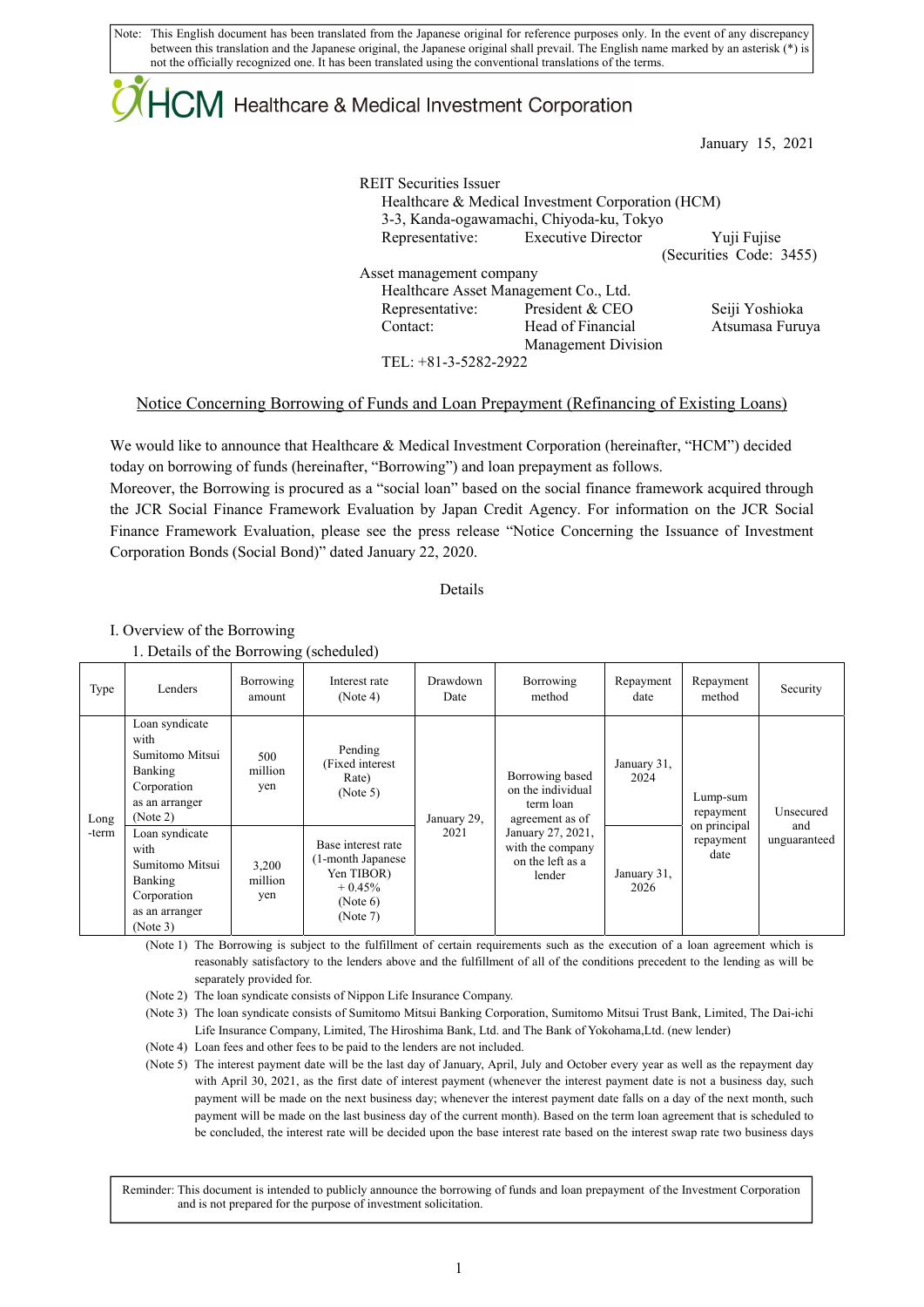Note: This English document has been translated from the Japanese original for reference purposes only. In the event of any discrepancy between this translation and the Japanese original, the Japanese original shall prevail. The English name marked by an asterisk (\*) is not the officially recognized one. It has been translated using the conventional translations of the terms.

### Healthcare & Medical Investment Corporation

before the drawdown date. The interest rate will be announced once it is determined.

- (Note 6) For the Japanese yen TIBOR published by Japanese Bankers Association (JBA) TIBOR Administration, please see the JBA TIBOR Administration's website (http://www.jbatibor.or.jp/rate/english/).
- (Note 7) An interest rate swap agreement is scheduled to be concluded to fix the interest rate. Details of this interest rate swap agreement will be announced once it is determined.

#### 2. Reason for the Borrowing

Borrowing funds to repay the following existing loan (repayment date: January 29, 2021) (hereinafter, "Existing Loans 1") and to prepay the existing loan outlined in "3. Details of prepayment" below (hereinafter, "Existing Loans 2").

| Type      | Lender                                                                                      | Borrowing<br>amount  | Interest rate | Drawdown<br>date  | Repayment<br>date               | Repayment<br>method                                        | Security                       |
|-----------|---------------------------------------------------------------------------------------------|----------------------|---------------|-------------------|---------------------------------|------------------------------------------------------------|--------------------------------|
| Long-term | Loan<br>syndicate<br>with<br>Sumitomo<br>Mitsui<br>Banking<br>Corporation<br>as an arranger | 3,000<br>million yen | 0.50090%      | March 20,<br>2018 | January 31,<br>2021<br>(Note 2) | Lump-sum<br>repayment<br>on principal<br>repayment<br>date | Unsecured<br>not<br>guaranteed |

(Note1) For details of the loan, please see "Notice Concerning Borrowing of Funds (Refinancing of Existing Loans)" dated March 14, 2018.

(Note 2) Whenever the date is not a business day, such repayment will be made on the next business day; whenever the date falls on a day of the next month, such repayment will be made on the last business day of the current month

#### 3. Details of prepayment

| Type       | Lender                                       | Balance<br>before<br>prepayment | Prepayment<br>amount | Balance<br>after<br>prepayment | Planned<br>prepayment<br>date | Drawdown<br>date | Repayment<br>date |
|------------|----------------------------------------------|---------------------------------|----------------------|--------------------------------|-------------------------------|------------------|-------------------|
| Short-term | Sumitomo<br>Mitsui<br>Banking<br>Corporation | 700<br>million yen              | 700<br>million yen   |                                | January 29,<br>2021           | June 29,<br>2020 | June 29,<br>2021  |

(Note 1) No settlement money is required for the Prepayment.

(Note 2) For details of the loan, please see the "Notice Concerning Borrowing of Funds" dated June 23, 2020.

#### 4. Amount, Use and Expenditure Date of Funds to Be Procured

- (1) Amount of funds to be procured
	- 3,700 million yen
- (2) Specific use of the funds to be procured

The funds will be used to repay the Existing Loans 1 outlined in "2." above and to prepay the Existing Loans 2 outlined in "3. " above.

(3) Expenditure date

January 29, 2021

Reminder: This document is intended to publicly announce the borrowing of funds and loan prepayment of the Investment Corporation and is not prepared for the purpose of investment solicitation.